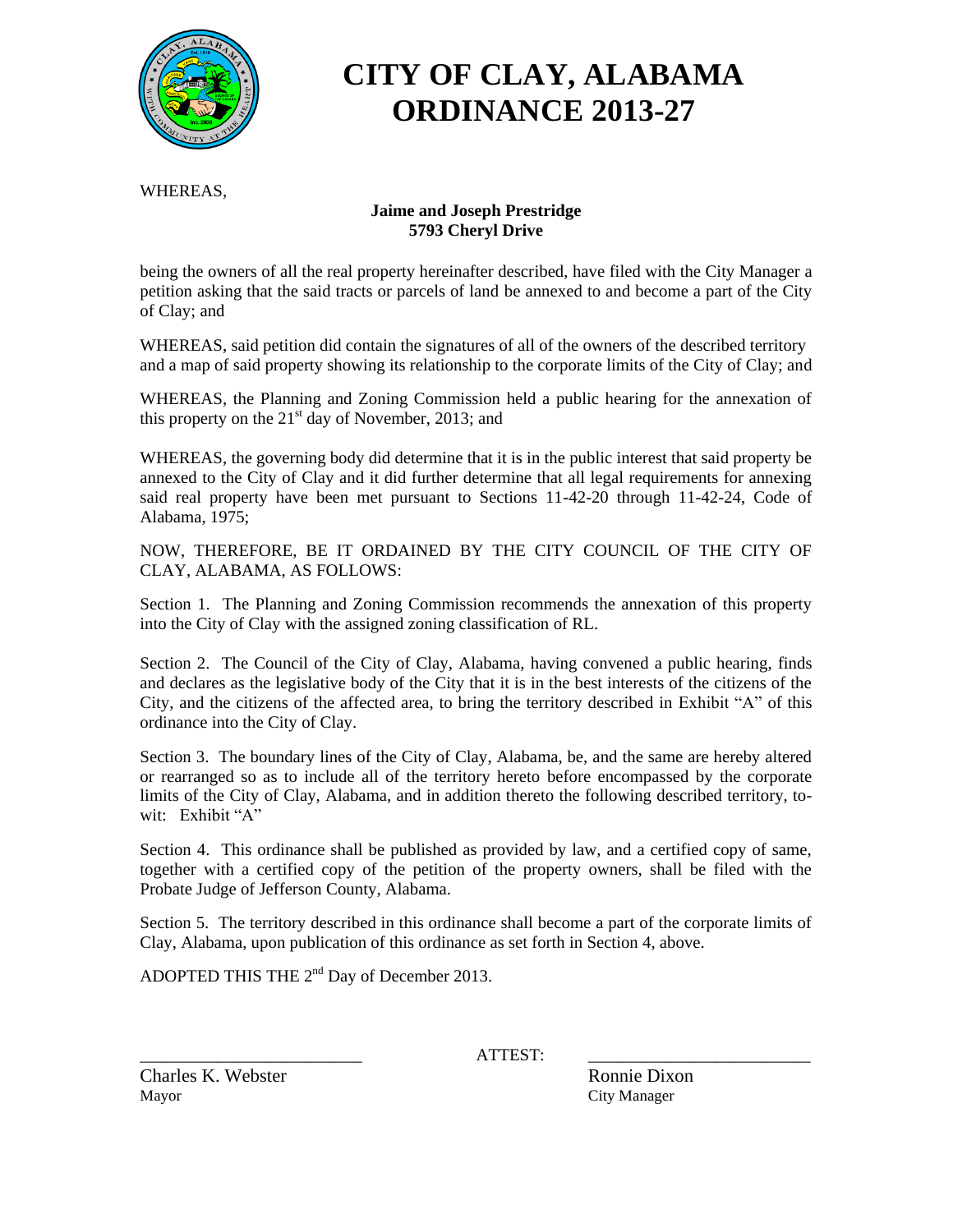

### **CITY OF CLAY, ALABAMA ORDINANCE 2013-27**

## **EXHIBIT "A"**

#### **Jaime and Joseph Prestridge**

Tax Parcel I.D. Number Part of: 09-34-1-000-071.000 Property Located at: 5793 Cheryl Drive Pinson, AL 35126

#### **Legal Description**:

Lot 57, Cosby Hills Amended Map, as recorded in Map Book 115 Page 52 in the office of the Judge of Probate of Jefferson County, Alabama.